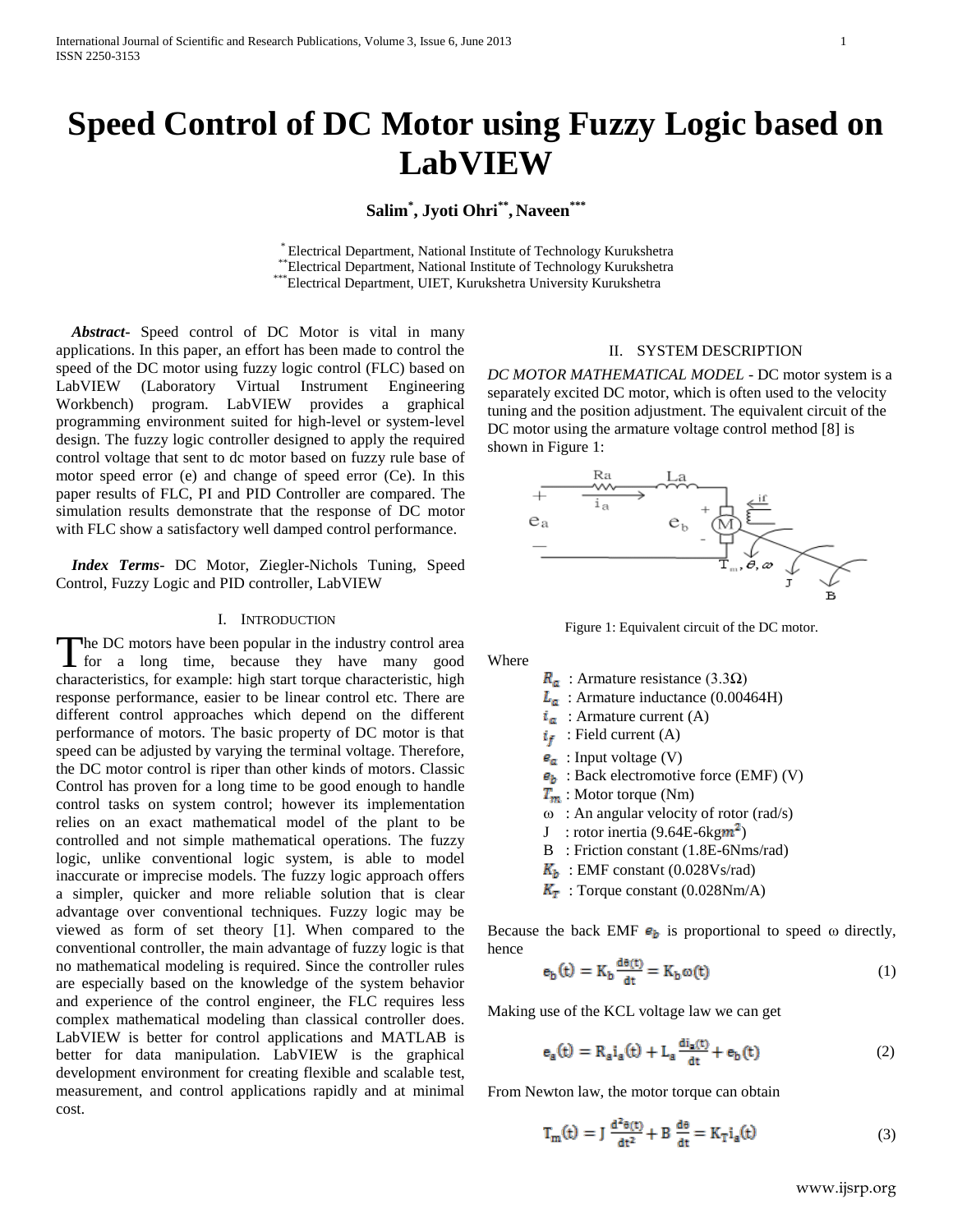International Journal of Scientific and Research Publications, Volume 3, Issue 6, June 2013 2 ISSN 2250-3153

Taking Laplace transform, the above equations can be formulated as follows:

$$
E_b(s) = K_b \Omega(s) \tag{4}
$$

$$
E_a(s) = (R_a + L_a s)I_a(s) + E_b(s)
$$
 (5)

$$
T_m(s) = B\Omega(s) + Js\Omega(s) = K_T I_a(s)
$$
\n(6)

The DC motor armature control system functional block diagram from equations (4) to (6) is shown in Figure 2:



Figure 2: DC motor armature control system functional block diagram.

The transfer function of DC motor speed with respect to the input voltage can be written as follows [11],

$$
G(s) = \frac{\Omega(s)}{E_a(s)} = \frac{K_T}{(L_a s + R_a)(s + B) + K_b K_T}
$$
(7)  
= 
$$
\frac{0.028}{(4.47295 \times 10^{-8})S^2 + 3.92294 \times 10^{-5} S + 0.00279294}
$$
(8)

A LabVIEW based servo control system was built in order to run fuzzy and PID algorithms and also to analyze their works. The control system's aims are %0.5 or less overshot, No steady state error, Minimum settling time, Minimum rising time.

#### III. PID CONTROLLER DESCRIPTION AND DESIGN

The development of PID control theories has already been from 60 years. PID control has been one of the control system design method of the longest history. However, this method is still extensively used [7] [8]. PID controller is mainly to adjust an appropriate proportional gain  $(K_P)$ , integral gain  $(K_I)$ , and differential gain  $(K_D)$  to achieve the optimal control performance. These functions have been enough to the most control processes. The PID controller system block diagram is shown in Figure 3:



Figure 3: PID controller system block diagram.

The relationship between the input  $e(t)$  and output  $u(t)$  can be formulated in the following,

$$
U(t) = K_p e(t) + K_l \int_0^t e(t) dt + K_p \frac{de(t)}{dt}
$$
\n(9)

The transfer function is expressed as follows,

$$
C(s) = K_p + \frac{K_t}{s} + K_p s = \frac{U(s)}{E(s)}
$$
(10)

The PID DC motor speed control system block diagram is shown in Figure 4:



Figure 4: PID DC motor speed control system block diagram

The closed loop transfer function of DC motor speed control system expresses as follows,

$$
G(s) = \frac{\frac{(K_P + \frac{K_T}{s} + K_D s)\frac{K_T}{(L_B s + R_B)(s + B) + K_D K_T}}{1 + (K_P + \frac{K_I}{s} + K_D s)\frac{K_T}{(L_B s + R_B)(s + B) + K_D K_T}}}{(11)}
$$

$$
=\frac{(K_D s^2 + K_P s + K_I)K_T}{L_a J s^3 + (R_a J + BL_a + K_D) s^2 + (R_a B + K_b K_T + K_P) s + K_b K_T}
$$
\n(12)

Ziegler- Nichols is a type of continuous cycling method for controller tuning. The term continuous cycling refers to a continuous oscillation with constant amplitude and is based on the trial-and-error procedure of changing the proportional gain  $(K_p)$ .  $K_p$  is increased from small value till the point at which the system goes to unstable. Thus the gain at which system starts oscillating is noted as ultimate gain  $(K_u)$  and period of oscillations is ultimate time period  $(P_u)$ . It allows us to use the ultimate gain value, Ku, and the ultimate period of oscillation  $(P_u)$  to calculate  $K_P$ ,  $K_I$  and  $K_D$ . These two parameters,  $K_u$  and  $P_u$  are used to find the loop-tuning constants of the controller (P, PI, or PID) using the formula tabulated in Table I:

| <b>Controller</b> | $K_p$      | τ,                | $\tau_{\scriptscriptstyle D}$ |
|-------------------|------------|-------------------|-------------------------------|
| D                 | $0.5K_u$   | $\infty$          |                               |
| PI                | $0.45K_u$  | $\frac{P_u}{1.2}$ | 0                             |
| PID               | $0.6K_\mu$ | $\frac{P_u}{2}$   | $\frac{P_u}{8}$               |

Table I: for Ziegler Nichols parameters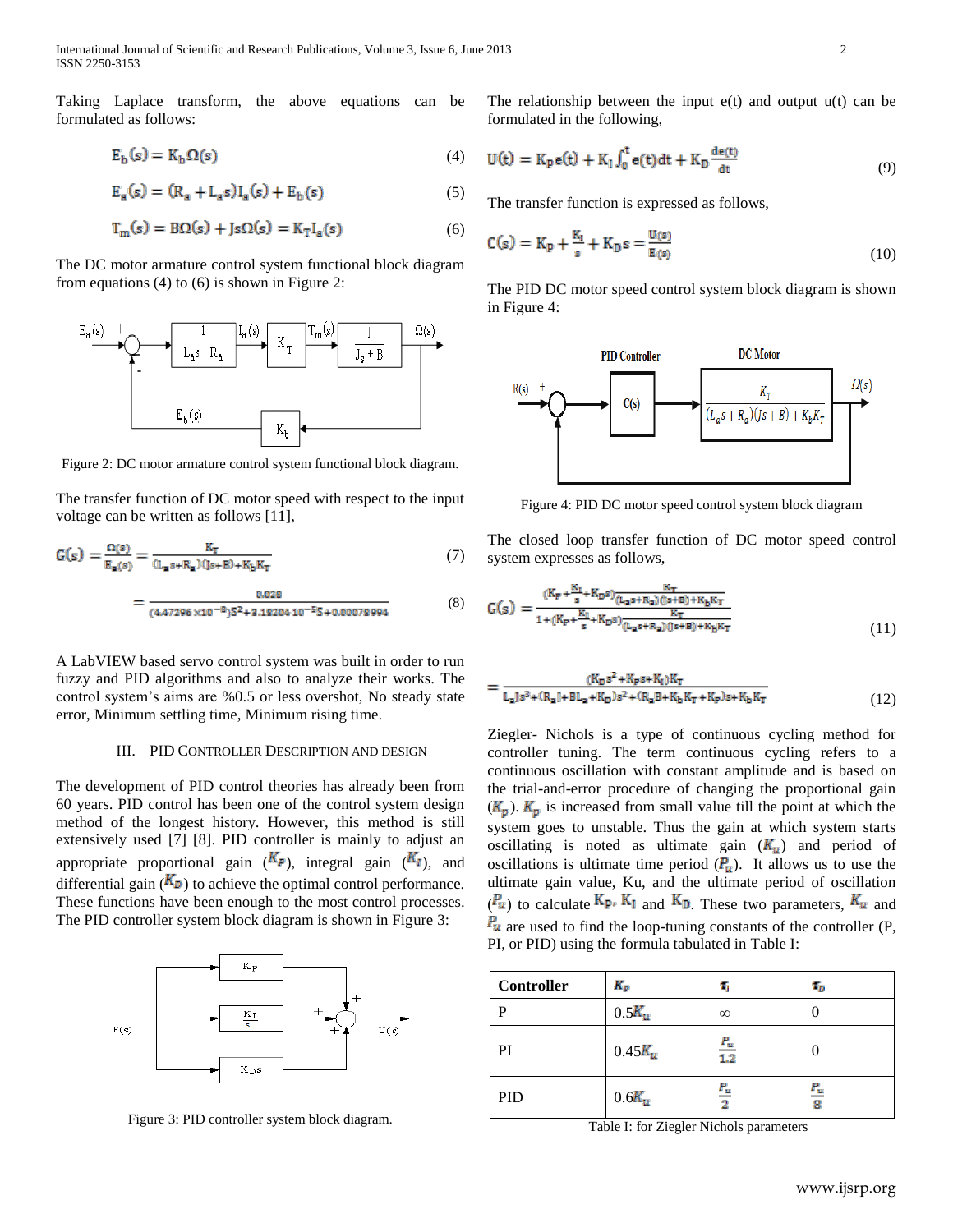Then according to Z-N tuning rule, by using ultimate gain and ultimate period P, PI, PID gains  $K_{P}$ ,  $K_{I}$  and  $K_{D}$  obtained using relation  $K_I = K_p / \tau_I$  and  $K_D = K_p * \tau_D$  [14] for DC motor is shown in Table II:

| Controller | Kp.    | к,      | K <sub>D</sub> |
|------------|--------|---------|----------------|
| D          | 0.5542 |         |                |
| PI         | 0.4987 | 85.5540 |                |
| PID        | 0.6650 | 190.011 | 0.0005819      |

Table II: Simulated results for Ziegler Nichols.

PID controller transfer function for DC motor using Ziegler Nichols tuning method is shown in Equation 13.

$$
U(s) / E(s) = \frac{0.0005819S^2 + 0.66504S + 190.0114}{S}
$$
 (13)

### IV. FUZZY CONTROLLER DESCRIPTION & DESIGN

The fuzzy logic foundation is based on the simulation of people's opinions and perceptions to control any system. One of the methods to simplify complex systems is to tolerate to imprecision, vagueness and uncertainty up to some extent [15]. Fuzzy provides a remarkably simple way to draw definite conclusions from vague ambiguous or imprecise information. It is suitable for applications such as the speed control of dc motor which has non-linearities.

A fuzzy control system is a control system in which a mathematical system that analyzes analog input values in terms of logical variables that take on continuous values between 0 and 1, in contrast to classical or digital logic, which operates on discrete values of either 1 or 0 (true or false, respectively). Fuzzy Logic provides a simple way to arrive at a definite conclusion based upon vague, ambiguous, imprecise, noisy, or missing input information. Fuzzy Logic's approach to control problems mimics how a person makes decisions, only much faster. Fuzziness is connected with the degree to which events occur rather than likelihood of their occurrence.

FLC have some advantages compared to other classical controller such as simplicity of control, low cost and the possibility to design without knowing the exact mathematical model of the process. Fuzzy logic incorporates an alternative way of thinking which allows modeling complex systems using higher level of abstraction originating from the knowledge and experience.

Components Characteristic of a Fuzzy Controller:

- Preprocessing
- Fuzzification
- Rule Base
- Defuzzification
- Post processing

**Preprocessing:** The inputs are most often hard or crisp measurement from some measuring equipment rather than linguistic. A preprocessor block in Figure: 5 shows the conditions of measurements before enter the controller.

**Fuzzification:** The first block inside the controller is fuzzification which converts each piece of input data to degrees of membership by a lookup in one or several membership functions.

**Rule Base:** The collection of rules is called a rule base. The rules are in "*If Then* "format and formally the *If side* is called the *conditions* and the *Then side* is called the *conclusion.* The computer is able to execute the rules and compute a control signal depending on the measured inputs *error* (e) and *change in error* (Ce).

**Defuzzification:** Defuzzification is when all the actions that have been activated are combined and converted in to a single non-fuzzy output signal which is the control signal of the system. The output levels are depending on the rules that the systems have and the positions depending on the non-linearity's existing to the systems. To achieve the results, develop a control curve of the system representing the I/O relation of the system, and based on the information define the output degree of membership function with the aim to minimize the effect of non-linearity.

**Post processing:** The post processing block often contains an output gain that can be tuned and also become as an integrator.

An expert operator develops flexible control mechanism using words like "suitable, not very suitable, high, little high and much. Figure 5: Shows process blocks for a fuzzy controller.



Figure 5: Process Blocks for a Fuzzy Controller.

Although the classic controllers depend on the accuracy of the system model and parameters, FLC uses different strategies for motor speed control. Basically, FLC process is based on experiences and linguistic definitions instead of system model. It is not required to know exact system model to design FLC. In addition to this, if there is not enough knowledge about control process, FLC may not give satisfactory results [18].

# *Defining Input and Output:*

The goal of designed FLC in this study is to minimize speed error. In addition, the change of error plays an important role to define controller input. Consequently FLC uses error (e) and change of error (Ce) for linguistic variables which are generated from the control rules. Equation (14) and Equation (15), determines required system equations.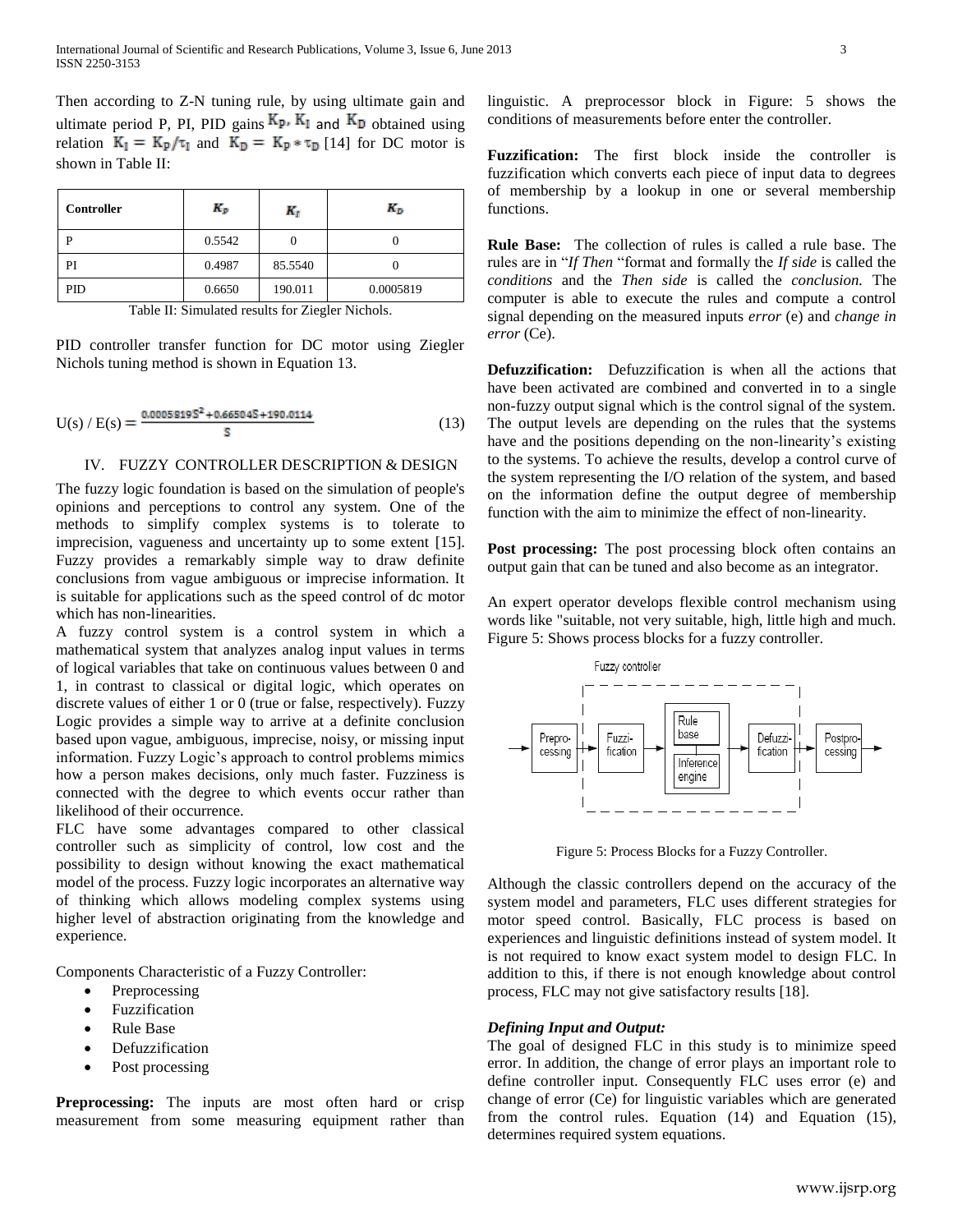International Journal of Scientific and Research Publications, Volume 3, Issue 6, June 2013 4 ISSN 2250-3153

 $e(t) = r(t) - u(t)$  (14)

$$
\dot{\mathbf{e}}(t) = e(t) - e(t-1). \tag{15}
$$

r(t) is desired speed and u(t) is actual speed.

## *Defining membership functions and rules:*

System speed comes to reference value by means of the defined rules. For example, first rule is, 'if e(t) is NA then u(t) is DM'. According to this rule, if error value is negative large then output will be negative large. To calculate FLC output value, the inputs and outputs must be converted from 'crisp' value into linguistic form. Fuzzy membership functions are used to perform this conversion. In this paper, all membership functions are defined between -5 and 5 intervals.

Fuzzy rule data base used are 'if  $e(t)$  is NA then  $u(t)$  is DM'. 'if  $e(t)$  is NB then  $u(t)$  is DB'. 'if  $e(t)$  is CERO then  $u(t)$  is STR'. 'if  $e(t)$  is CERO and C $e(t)$  is ENA then  $u(t)$  is AM'. 'if  $e(t)$  is CERO and  $Ce(t)$  is EPA then  $u(t)$  is DM'. 'if  $e(t)$  is PA then  $u(t)$  is AM'. 'if  $e(t)$  is PB then  $u(t)$  is AP'.



V. EXPERIMENTAL RESULTS

The operation of a FLC is based on heuristic knowledge and linguistic description to perform a task. The performance of the FLC is then improved by adjusting the rules and membership function. The designed FLC consists of three components.

- Fuzzification of input values
- Fuzzy inference
- Defuzzification of fuzzy output

Simulation results for P PI PID and fuzzy controller are shown in Figure: 9 to Figure: 12.







Figure: 9 Step Response for proportional controller.



Figure: 10 Step Response for proportional plus integral controller